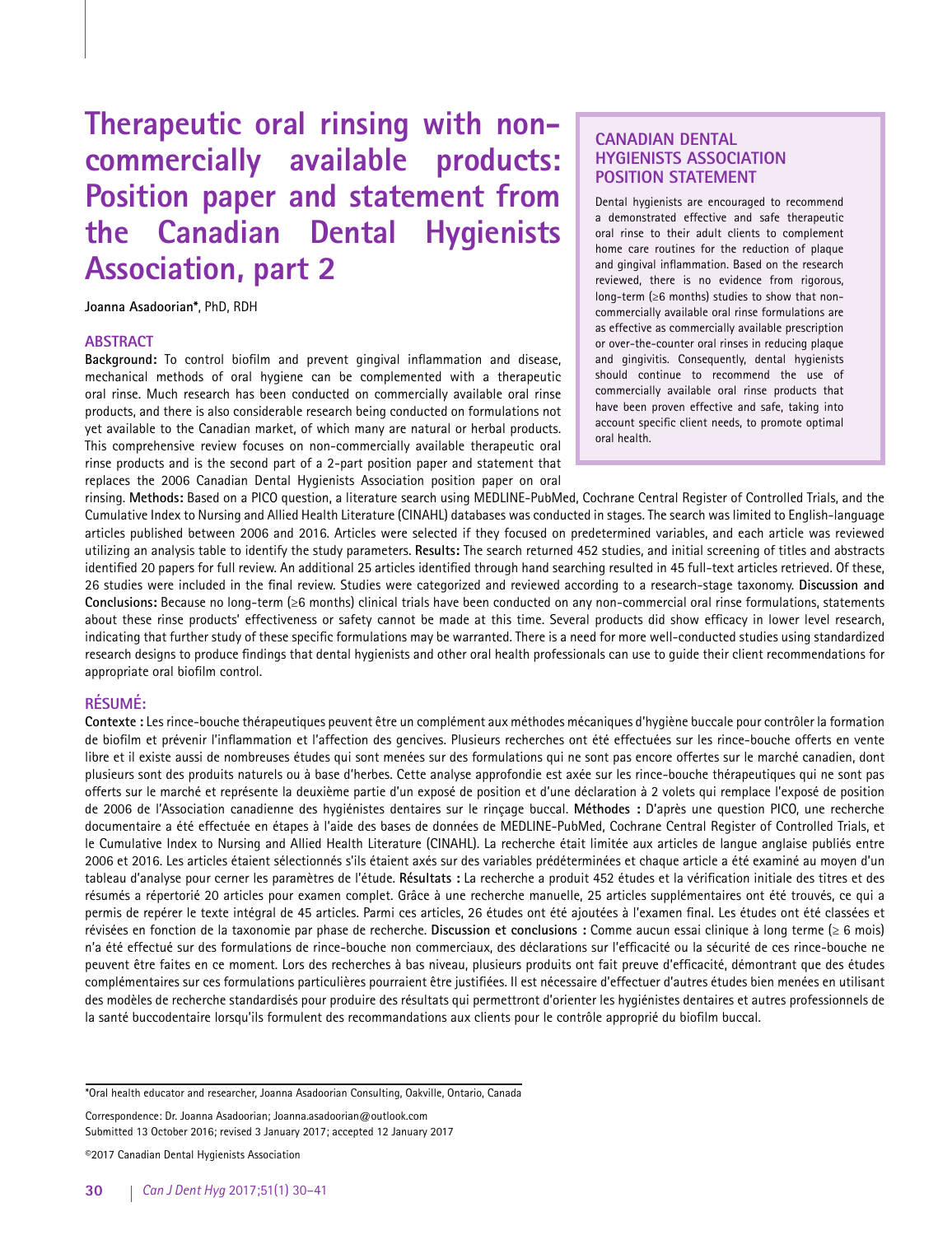**Key words:** dental plaque, mouth rinse, mouthwash, oral antiseptic, oral biofilm, oral chemotherapeutic, oral hygiene, oral rinse

Part 1 of this position paper was published in October 2016 (Asadoorian J. Therapeutic oral rinsing with commercially available products: Position paper and statement from the Canadian Dental Hygienists Association. *Can J Dent Hyg.* 2016;3:126–39) and is available at [www.cdha.ca/cjdh](http://www.cdha.ca/cjdh).

## **BACKGROUND**

It is recognized that people have persistent challenges in achieving satisfactory oral hygiene and controlling gingival inflammation through mechanical methods alone.<sup>1,2</sup> Oral biofilm is the primary etiology for gingivitis, periodontitis, and caries and also contributes to halitosis and systemic well-being.<sup>3</sup> Therapeutic oral rinsing has been advanced, most recently in the updated Canadian Dental Hygienists Association's (CDHA) position statement on oral rinsing, as an important component of home care routines to optimize oral hygiene.<sup>4</sup> While research conclusively demonstrates the therapeutic effectiveness of some commercially available oral rinses,<sup>4</sup> there are numerous formulations not yet commercially available that are in development and undergoing study. Many of these non-commercial formulations are made with synthetic products; others contain what are commonly referred to as "natural" compounds, which are of interest not only to Canadian dental hygienists and their clients, but also to those concerned with improving the oral health of vulnerable populations globally, who may be better able to access natural, locally derived products.<sup>5</sup>

This position paper, endorsed by CDHA, represents a comprehensive review of the research on non-commercially available oral rinse products currently in development. Commercially available over-the-counter and prescription oral therapeutic rinsing agents were reviewed in part 1 of the position paper.<sup>4</sup> The findings of both reviews have been used to update CDHA's position statement on the use of home oral rinses as a preventive oral health strategy particularly as it relates to periodontal disease initiation and progression. The author of the 2006 CDHA position paper was contracted by CDHA to research and write the present position paper.

# **INTRODUCTION**

While studies testing the efficacy and effectiveness of oral rinse agents have been extensively conducted, readers will note a wide variety of study designs and protocols, particularly with non-commercially available products, making the research difficult to compare and interpret, which can subsequently complicate evidence-based decision making in clinical practice. Oral rinse studies can be placed on a continuum from early- to late-stage research (Table 1), which was discussed in detail in part 1 of this review.4 New product formulations, often testing active ingredients before commercial products are developed, are typically initially studied using short-term in vitro and in

vivo studies and, if found to be effective, may proceed to longer term studies ultimately including home use clinical trials, which are more expensive and involve ethical considerations.6 If a formulation is found to lack efficacy in the early stages of research, it is unlikely to be effective in later stage trials; these trials are therefore unwarranted.<sup>6</sup> There has been a call from some investigators in the field to apply a more standardized and systematic approach to therapeutic oral rinse studies.<sup>6</sup>

Many not yet commercially available oral rinse products undergoing testing are natural or herbal products and fall within the scope of traditional medicine, which is a field of health that has expanded globally both in developing and developed countries.<sup>5</sup> With this expansion comes the need to examine the safety and efficacy of such products. Quality control is increasingly important to health authorities, researchers, and the public.<sup>5,7</sup> There may be an inherent belief that these products are safe, consistently formulated, and offer benefits to one's health.<sup>5</sup> As regulated health care providers, dental hygienists must maintain a critical eye as part of competent and ethical practice, and make client recommendations based on the best available research. According to the World Health Organization (WHO), the safety and efficacy data on herbal medicines are generally insufficient to support worldwide use, thus substantiating the need for well-conducted clinical trials to confirm the efficacy demonstrated in some early-stage research.<sup>7</sup>

This second part of the position paper aims to summarize, interpret, and make recommendations based on non-commercially available oral rinse research published in the last decade. This review is framed according to research design stages in order to situate products on an evidence continuum and clarify for dental hygienists and other readers the practical relevance of non-commercially available oral rinse products.4,6

### **MATERIALS AND METHODS**

Along with the author and CDHA staff, a committee was convened to oversee the development of the position paper and assist in defining the scope of the review. Committee members were selected based on their content and/or research expertise. Committee members and CDHA staff communicated with the author via teleconference throughout the review process.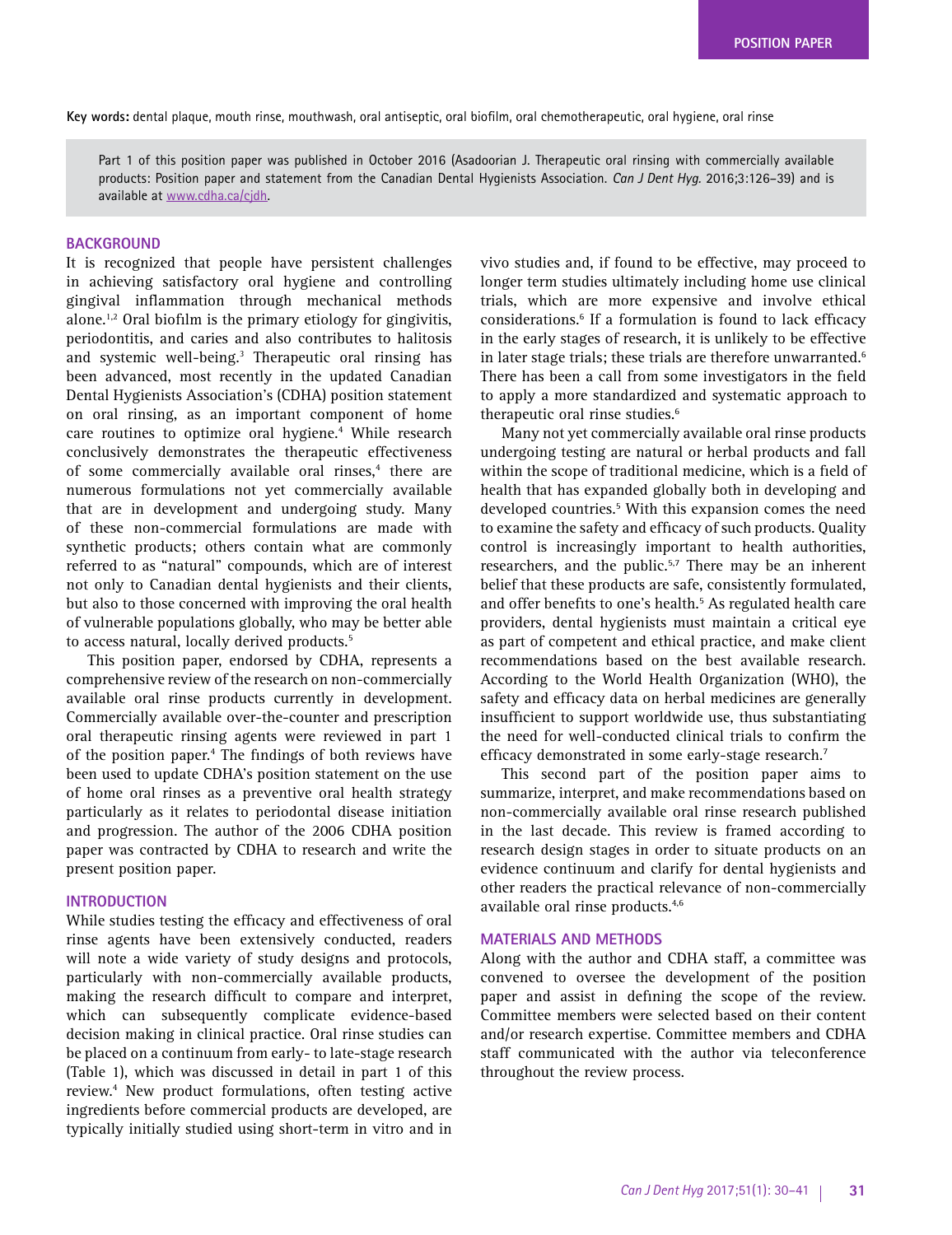The first step in the investigation was to develop a PICO question to guide the literature search and the writing of this review. The initial PICO question was limited to commercially available products:

> Do healthy adults who have plaque or biofilm or gingivitis or early periodontitis [Population] who use home mouth rinse or mouthwash or oral rinse according to manufacturers' directions with a commercially available, non-prescription or prescription formulation as an adjunct to mechanical cleansing including toothbrushing alone or toothbrushing and flossing or interdental cleansing [Intervention] compared to not using oral rinse [Comparison] have improved plaque or biofilm or inflammation or gingivitis scores [Outcome]?

Because of the substantial quantity of research on noncommercially available products that emerged through the search, it was determined that a separate review would be undertaken to examine these products specifically. The PICO question was adjusted by removing the term "commercially available" in order to broaden the scope of the review. The literature search for both parts of the review was conducted simultaneously in stages from January 4, 2016, to April 30, 2016, using the following electronic databases: MEDLINE-PubMed, Cochrane Central Register of Controlled Trials, and the Cumulative Index to Nursing and Allied Health Literature (CINAHL).

The initial part of the search focused on primary research studies and excluded reviews. The search was limited to articles written in English and published between 2006 (when the first CDHA position paper was released) and April 30, 2016. For the second part of the review, papers were selected for retrieval if they focused on:

- *Independent variables:* non-commercially available home oral rinsing product
- *Outcome variables:* impact on bacteria/plaque/biofilm, inflammation/gingivitis

The second phase involved a manual search of references from papers retrieved in the first phase. Systematic reviews, meta-analyses, reports, and grey literature were also hand searched to ensure that no original research meeting the inclusion criteria was missed in the initial review.

To ensure consistency and minimize researcher bias, the author reviewed each paper utilizing an analysis table to identify the study parameters, including the study authors/ researchers, date of study publication, stage of research, proposed active ingredients, outcome measures and results (effect sizes; *p* values), and any other notes regarding the study.

| <b>Stage</b> | Classic design                                                                 | Measured outcomes                                                                                                                                                                          | <b>Comments</b>                                                                                                                                                                                                                                                                                                |
|--------------|--------------------------------------------------------------------------------|--------------------------------------------------------------------------------------------------------------------------------------------------------------------------------------------|----------------------------------------------------------------------------------------------------------------------------------------------------------------------------------------------------------------------------------------------------------------------------------------------------------------|
| Stage 1      | In vitro kill ability;<br>8-hour in vivo<br>substantivity                      | Bacterial vitality (vital<br>fluorescence technique),<br>minimal inhibitory<br>concentrations (MIC),<br>colony forming units<br>(CFU)                                                      | Measures bactericidal activity and plaque inhibitory effects in cleaned surfaces<br>after single rinse over $8\pm$ hours; other oral hygiene suspended; MIC: the lowest<br>concentration of a formulation that will inhibit bacterial growth after a period of<br>incubation; crossover designs suitable       |
| Stage 2      | 4-day plaque<br>regrowth in vivo                                               | Plaque indices,<br>gravimetry, planimetry                                                                                                                                                  | Plaque inhibitory effects in cleaned surfaces while rinsing daily $(1x \text{ to } 3x/\text{day})$ ;<br>other oral hygiene suspended; crossover designs suitable                                                                                                                                               |
| Stage 3      | 21-day experimental<br>gingivitis study in vivo                                | Plaque and gingivitis<br>indices, bleeding indices                                                                                                                                         | Plaque and gingivitis inhibitory effects in cleaned surfaces while rinsing daily (1x<br>to $3x/day$ ; other oral hygiene suspended; shorter than 21 days insufficient time<br>for gingivitis to occur in all study subjects; should use parallel groups to minimize<br>number of times experiencing gingivitis |
| Stage 4      | Home use studies;<br>long term; in vivo;<br>requirements for<br>safety records | Plaque (i.e., plaque<br>index [PI]) and gingivitis<br>indices (i.e., modified<br>gingival Index [MGI]);<br>bleeding indices (i.e.,<br>bleeding index [BI]); side<br>effects; favourability | Typically 6 months; plaque and gingivitis inhibitory effectiveness in real-life<br>conditions while rinsing daily $(1x \text{ to } 3x)$ and while using other mechanical<br>methods; parallel groups                                                                                                           |

Table 1. Stages of therapeutic oral rinse research<sup>a</sup>

*a* Source: Asadoorian J. Therapeutic oral rinsing with commercially available products: Position paper and statement from the Canadian Dental Hygienists Association. *Can J Dent Hyg.* 2016;50(3):126–39.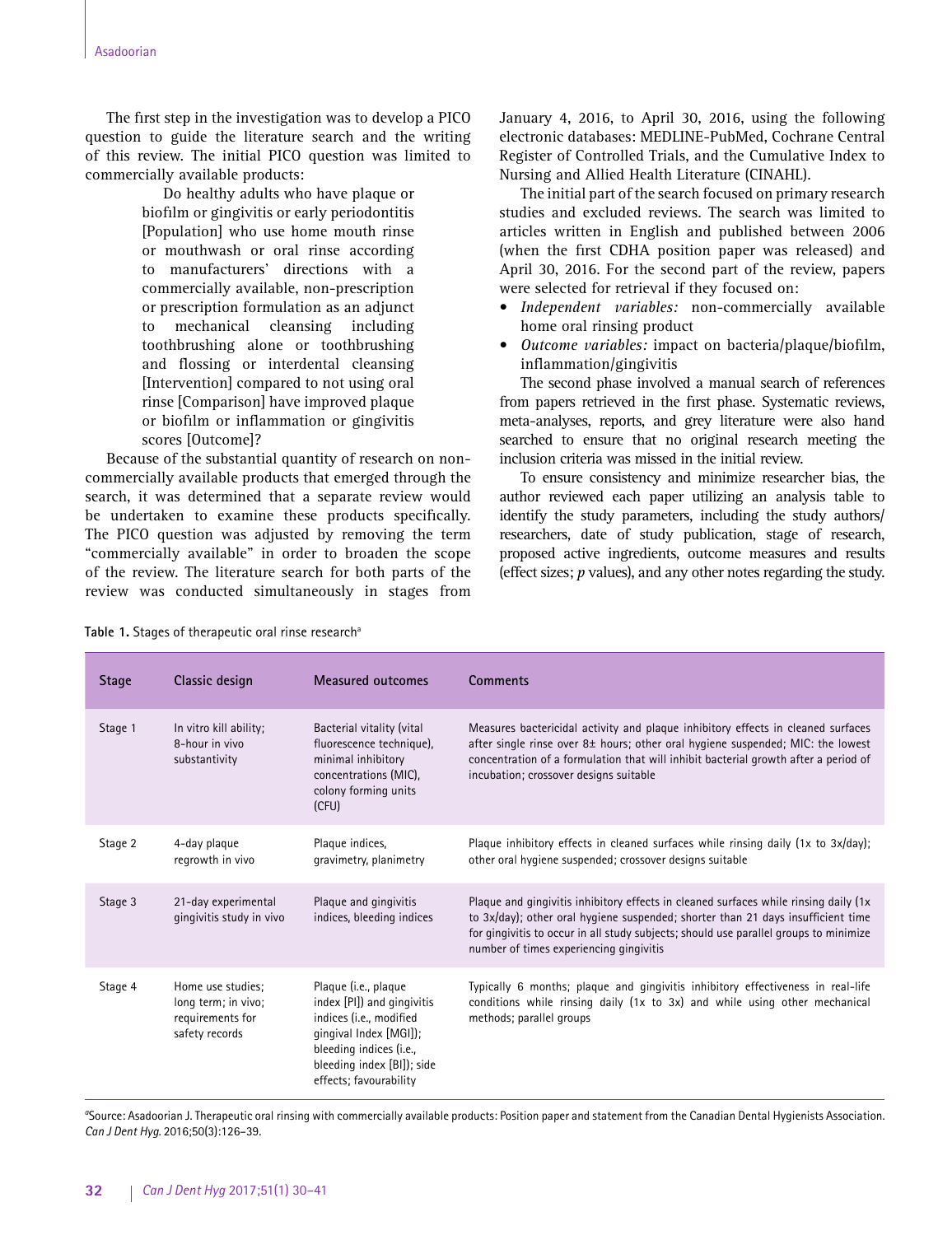## **RESULTS**

The initial electronic search of the databases returned 452 research papers (relevant to either part of the review), of which 20 articles on non-commercially available products were selected for full review. An additional 25 studies were identified through the hand search, which resulted in 45 full-text articles retrieved. Of these, 26 studies were found to:

- focus on the research question
- be original research
- include a non-commercially available oral rinse formulation
- include a relevant outcome measure
- be available in English

and were, thus, included in the review. Studies were excluded if they focused on a commercially available product, lacked a suitable study population, comparison group or outcome measure. As with the first part of the position paper, the non-commercially available oral rinse studies were reviewed and presented within the study stages framework (Table 1) and were summarized according to this taxonomy.4,6 The 2006 CDHA position paper did not consider non-commercial formulations.

### Non-commercially available products

### *Stage 1 summary*

Stage 1 studies are primarily aimed at determining the efficacy of a formulation under controlled laboratory conditions and, if so, for how long and if the outcomes sufficiently warrant studying the formulation in higher stage research designs. In addition, some of these studies examine new methods of preventing biofilm formation at different stages of the disease process, such as adherence and coaggregation, without having actual bactericidal activity.

Five stage 1 studies examining a variety of experimental, non-commercial rinse formulations were located and included minimum inhibitory concentrations (MIC), plaque vitality, adherence, bacterial counts, and colony forming units (CFU) as the outcome measures. These experimental products consisted of a wide variety of primarily natural compounds, and almost all of these studies included chlorhexidine gluconate (CHG) as a positive control rinse, although some used an established commercially available essential oil (EO) rinse or other comparison group. Several studies included negative controls along with or without a positive control group. The research design parameters, including the formulation and outcome measures, of these stage 1 studies varied widely.

An early-stage 2012 study was conducted on a 2% taurolidine rinse, which is a chemical antimicrobial pharmaceutical product with limited application and is not currently used as an oral rinse. This 24-hour study measured the effects of the test rinse compared to 0.2% CHG and a placebo on the vitality of the plaque flora under the fluorescence microscope (VF%). The VF was reduced with the CHG rinse, which demonstrated statistically significantly better outcomes than the placebo  $(p < 0.001)$  and the taurolidine rinse ( $p < 0.05$ ). However, the taurolidine also reduced the VF significantly when compared to the control rinse  $(p < 0.0001).$ <sup>8</sup>

A 2013 in situ study evaluated the effect of 3 edible oils (safflower, linseed, and olive oil) compared to CHG (0.2%). The study required participants to hold these oils intraorally for 10 minutes to simulate the practice of "oil pulling," a controversial practice of current interest as an oral hygiene activity. The CHG had considerable effects on the adherent bacteria, whereas none of the oils had a significant effect (*p* > 0.05). Similarly, the CHG statistically significantly reduced quantities of CFU while the oil rinses had no effect. Overall, no reduction of the microbial colonization of the enamel was observed with the oil groups.<sup>9</sup>

Chitosan is a naturally occurring and abundant polysaccharide that has been used in diverse industries. In a 2014 laboratory study, a 0.4% chitosan-based rinse was compared to EO and CHG rinses (% not reported) with regard to the MIC of 5 microorganisms. The MIC was determined by observation of the lowest concentration of rinse inhibiting visible bacterial growth. The MIC of the chitosan rinse was comparable to the EO rinse, whereas the chitosan rinse resulted in even lower MIC values than the CHG rinse. The chitosan rinse was also significantly superior ( $p < 0.05$ ) in preventing adherence of microorganisms compared to the EO and the CHG. Further, the chitosan had significantly better  $(p < 0.05)$ anti-biofilm activity compared to the 2 positive controls. The researchers concluded that chitosan, although likely not compatible within other formulations, has potential as a therapeutic oral rinse.<sup>10</sup>

In the Middle East and Africa, the *Salvadora persica*  plant, a small tree growing wildly, is most commonly used as a wooden dental cleaner and has been used for centuries as an oral hygiene aid. A recent study compared a persicabased mouthwash to 0.2% CHG, a commercially available EO mouthwash, and a negative control. Plaque samples were incubated and the zone of bacterial inhibition (ZOI) was measured along with CFU. Bacterial counts were reduced in all test groups, but the CHG performed the best followed by the EO and then the persica-based rinse. The difference between CHG and EO was not significant (*p* > 0.05), but CHG was found to be significantly better ( $p < 0.05$ ) when compared to the persica group. All 3 test groups were significantly superior ( $p < 0.05$ ) to the negative control. For the ZOI test, there was no demonstrated inhibition of bacterial growth by the EO, persica, and placebo, whereas the CHG prevented the growth of bacteria. This discrepancy between the CFU and ZOI outcomes was explained by the researchers as follows: the ZOI was measured 24 hours after the last exposure to the rinses and the products were presumed to have lost their effectiveness.<sup>11</sup>

Although only marginally applicable to this review, an earlier but unique study examined a MPC-polymer solution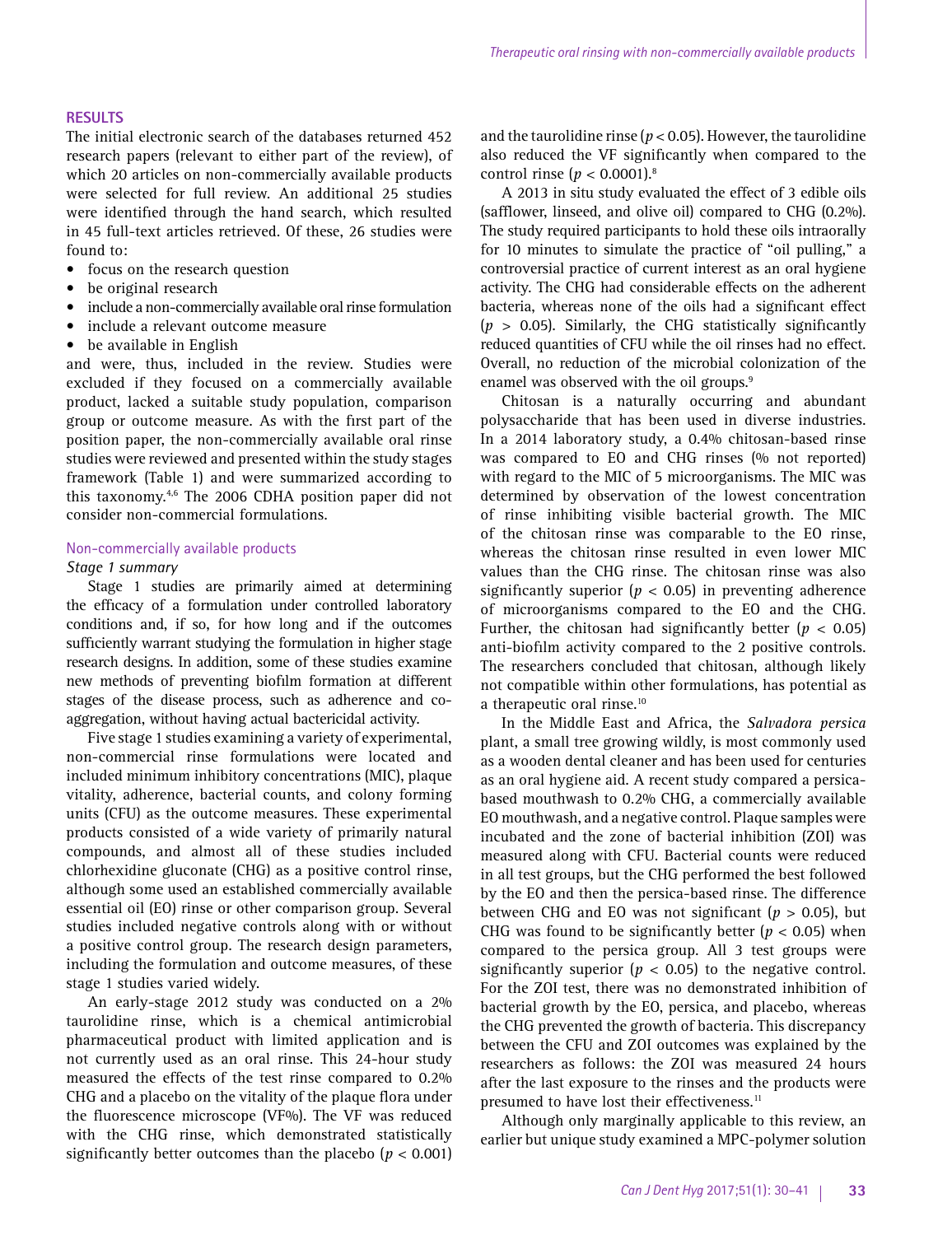in comparison with a negative control to determine its effect on streptococcal adherence in vitro (initial colonizers) and fusobacterial adherence to streptococcal biofilm in vitro (co-adhesion). Results showed that the MPC-polymer treatment significantly ( $p < 0.05$ ) inhibited the adherence of *Streptococcus mutans* to saliva-coated hydroxyapatite, and the MPC-polymer treatment also significantly (*p* < 0.05) inhibited the co-adherence of *Fusobacterium nucleatum* to both saliva-treated streptococcal biofilms.<sup>12</sup>

## *Stage 2 summary*

Five stage 2 plaque regrowth studies were reviewed and all, with one exception, were either a 4-or 5-day model, of which the former is considered the classic timeframe.6 Plaque regrowth study designs examine the degree to which a product suppresses plaque on cleaned surfaces in vivo in the absence of other oral hygiene methods.6 An additional 24-hour study was included in this section although it was of shorter duration, because it used a similar protocol. The studies compared various non-commercial formulations to CHG and in some cases used other commercial products for comparison. Test formulations in these studies included a polyherbal, two propolis (natural bee) products, pomegranate extract, and an aloe vera extract-based product.

Triphala, meaning "three fruits," is a traditional herbal formulation composed of 3 native fruits to India: amalaki (*Emblica officinalis*), bibhitaki (*Terminalia belerica*), and haritaki (*Terminalia chebula*). A crossover study was designed to compare de novo plaque formation 24 hours after the use of triphala in comparison to HiOra© (a commercially available herbal rinse), CHG (% not provided), and a CPC rinse (Colgate® Plax®; % not provided), but no negative control group. The study demonstrated no statistically significant difference in plaque suppression between the groups, with the exception of the CPC rinse, which was significantly outperformed by all of the other rinses ( $p < 0.05$ ). The study was limited by the fact that concentrations of positive controls were not provided, there was no negative control group included for comparison, the dosages were not consistent across groups, and rinsing was carried out for an unconventionally long period  $(3 \text{ minutes})$ .<sup>13</sup>

An alternative branch of health care referred to as "apitherapy" offers unconventional treatments for various health conditions and illnesses using honey and other bee products.14 A novel 2012 4-day plaque regrowth study was designed to examine a honey rinse compared to 0.2% CHG and a placebo with regard to MIC and inhibition of several strains of micro-organisms, but the study did not measure actual plaque scores, which is customary in this design.<sup>6</sup> Although the MIC was lowest in the CHG group, the honey rinse did inhibit growth of all 6 bacterial test species, while the placebo rinse did not. $14$  A 2011 5-day plaque regrowth study compared a propolis-based rinse with 0.2% CHG and a placebo and demonstrated the CHG rinse to significantly

reduce plaque ( $p < 0.05$ ) compared to both the propolisbased rinse and the placebo. Although the propolis rinse was better at suppressing plaque than the placebo, the results were not statistically significant.15

A 4-day plaque regrowth study compared a pomegranate extract-based rinse to 0.2% CHG and a placebo. Both the pomegranate and CHG rinses significantly reduced (*p* < 0.05) plaque and bacteria as compared to placebo; however, no significant difference was demonstrated between the 2 groups.<sup>16</sup> More recently a large  $(n = 300)$ 4-day plaque regrowth study comparing an aloe vera extract rinse to 0.2% CHG and a placebo rinse showed both the test group and positive control to significantly  $(p < 0.05)$  reduce plaque compared to the placebo, while no statistically significant difference was demonstrated between them.<sup>17</sup>

## *Stage 3 summary*

Stage 3 experimental gingivitis studies are designed to measure the ability of a test rinse to inhibit plaque and suppress gingival inflammation in vivo over a 3-week period with other oral hygiene suspended. Five noncommercial stage 3 experimental gingivitis studies of sodium hypochlorite, turmeric extract, propolis, green tea, and polyherbal rinse products were included in the review and, overall, the studies showed mixed results. Of these suspended oral hygiene in vivo studies, 3 were 21 days in duration and were therefore conducive to analysing gingival inflammation suppression.

A 21-day study evaluating the twice daily, 60-second use of 0.05% sodium hypochlorite (household bleach) in comparison to a negative control rinse with all other oral hygiene methods suspended demonstrated statistically significant ( $p < 0.05$ ) suppression of plaque, gingival inflammation, and bleeding in the test group as compared to the control. However, significantly higher levels  $(p < 0.05)$  of extrinsic brown tooth stain appeared  $(100\%)$ in the test subjects versus the control group (35%). In addition, a (mostly) tolerable bleach taste, red tongue, and burning sensation were reported side effects in the experimental group.<sup>18</sup>

A 21-day equivalence study of a 2% propolis-based rinse compared to a positive control rinse containing 0.05% NaF plus 0.05% CPC in 21 pairs of twins demonstrated no difference ( $p > 0.05$ ) between the groups in suppressing gingival inflammatory values through papillary bleeding scores and standard digital imaging of the gingival tissue, referred to as a G parameter.<sup>19</sup> No negative control group was included in the study for comparison, and plaque suppression was not evaluated.

A larger ( $n = 100$ ) 21-day study that included adults ages 25 to 35 using a turmeric extract rinse in comparison to CHG (0.2%) demonstrated significant reductions (*p* < 0.05) in plaque, gingival inflammation, and microbial counts for both groups when compared to baseline measures. When comparing the CHG rinse to the turmeric extract group,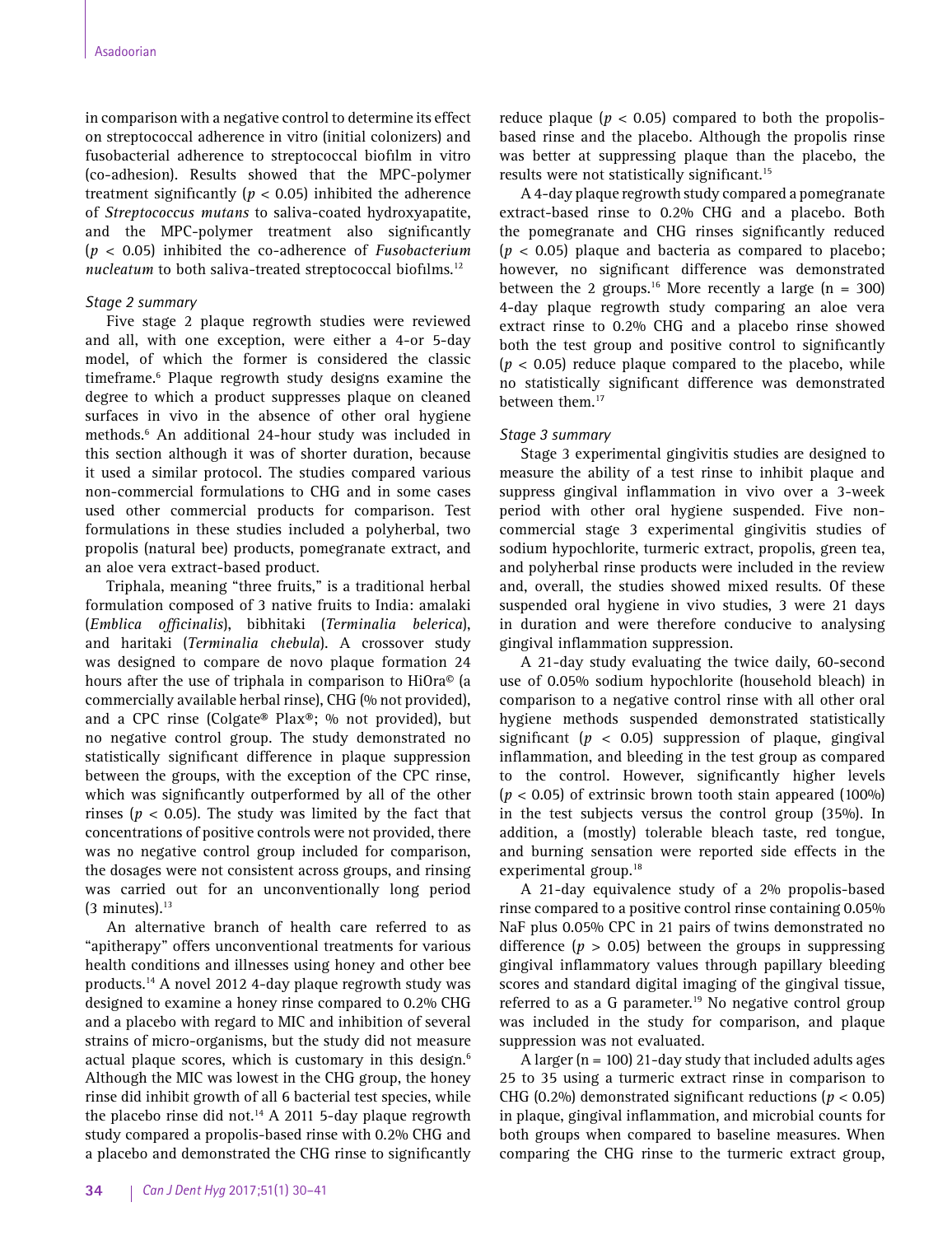the CHG was found to be statistically significantly superior in reducing plaque scores compared to the turmeric rinse (*p* < 0.05). However, there was no significant difference between groups in inflammation scores or microbial counts. The study lacked a negative control group.20

A small  $(n = 30)$ , 1-week study investigating green tea catechin rinse (0.25%), the major component of green tea extract, compared to 0.12% CHG rinse was conducted with young adults (ages 18 to 25 years). Although the study was short and did not include an assessment of the gingiva, it was included in this section of the review because the protocol was similar to 21-day experimental gingivitis studies; participants rinsed 2 times daily while all other oral hygiene methods were suspended. The study demonstrated no statistically significant difference in plaque reductions between the 2 groups over the 1-week period (*p* > 0.05). It should also be noted that study subjects rinsed for a full minute and there was no negative control group included.<sup>21</sup>

Although only 2 weeks long, an experimental gingivitis study compared a polyherbal non-commercial rinse (HM-302) containing traditional herbal medicines *Centella asiatica, Echinacea purpurea*, and *Sambucus nigra* to a CPC rinse (% not reported), EO rinse, and a negative placebo control (15 mL each). This combination of herbal components was selected following pretesting that demonstrated this specific mixture to have the best antiinflammatory profile. While all rinses resulted in increased plaque scores, only the placebo  $(p < 0.008)$  and EO (*p* < 0.04) rinses were found to be significantly increased from baseline measures, albeit only marginally in the case of the EO. While the study was not long enough to make definitive conclusions about inflammatory findings, the results showed only the placebo rinse had a statistically significant increase in inflammation (*p* < 0.05) compared to baseline. The herbal test rinse group had a very small improvement in inflammation scores from baseline, but this was not shown to be significant  $(p = 0.66)^{22}$ 

## *Stage 4 summary*

Positive outcomes in home use long-term (≥6 month) clinical trials are considered to be the hallmark for demonstrating effectiveness and safety in real-life conditions.4,23,24 In non-commercial home use clinical trials, the majority of studies were short term (1 week to 1 month), which in many cases precludes measurement of visible changes to gingiva, although gingival parameters were often included as outcome measures. These shortterm home use studies are differentiated from stage 3 experimental gingivitis studies in that home use trials do not suspend other oral hygiene methods and are, therefore, aimed at measuring effectiveness under more realistic conditions. At the time of this review, no long-term (≥6 month) home use clinical trials of non-commercially available oral rinse products were found, although there was one 3-month home use study, which was reviewed.

Eleven home use studies testing non-commercial

formulations were located, many of which focused on derivatives of natural compounds such as essential oils from plants, teas, neem (*Azadirachta indica*), cinnamon, algae (*Enteromorpha linza*), witch-hazel (*Hammelis virgina*), while others involved several products in combination referred to as polyherbals. In most cases, these short-term home use studies compared the experimental formulation to CHG, commercially available EO and/or placebo. Virtually all of these studies demonstrated plaque reductions in test groups compared to baseline.

A short-term early study was conducted with a rinse made from the essential oil of leaves from a shrub native to northeast Brazil called *Lippia sidoides*, which is more commonly known as pepper-rosmarin. Although the study was only 1 week long, it was included in this section of the review because participants continued to use their usual home care aids in addition to the test or positive control rinse. This study compared the test formulation to 0.12% CHG and measured both plaque and gingivitis, although measurements at 1 week is considerably early to detect a gingival response in many subjects. The study found a significant decrease ( $p < 0.001$ ) in plaque and gingivitis from baseline for both groups and, while there was no difference found between groups, 44% of the test rinse group experienced a mild burning sensation, whereas only 14% of the CHG group reported such a side effect. The study did not include a negative control group.<sup>25</sup>

A 6-week home use study examined a rinse derived from *Enteromorpha linza* extract, a green algae found on European, Mediterranean, South Korean, and Japanese coastlines, which attaches to solid bedrock, mobile boulders, mud banks or sandy shores where it rapidly colonizes. The test formulation was compared to a commercially available EO rinse and measured plaque, gingival inflammation, and bleeding. The study found statistically significant reductions from baseline in both groups ( $p < 0.05$ ). No difference was reported between the groups, but the researchers did not include this data in the report. The study was limited in that it lacked a sufficient number of participants to include a negative control group and the dose of the positive control rinse was half (10 mL) of what is recommended by the manufacturer.<sup>26</sup> In addition, there was a disproportionate number of tobacco smokers in the positive control group (33%) as compared to the experimental group (17%), which was not controlled for. Despite the unlikelihood of a home oral rinse penetrating into the sulcus or pocket, the study also examined the reduction of specific periodontal pathogens (*Porphyromonas gingivalis* and *Prevotella intermedia*) within "the deepest pockets" in each quadrant of study subjects. The reductions found in both groups were statistically significant.<sup>27</sup>

Another home use study examined a neem-based (*Azadirachta indica*) mouthrinse, which is derived from the leaves of a tree indigenous to India and considered to have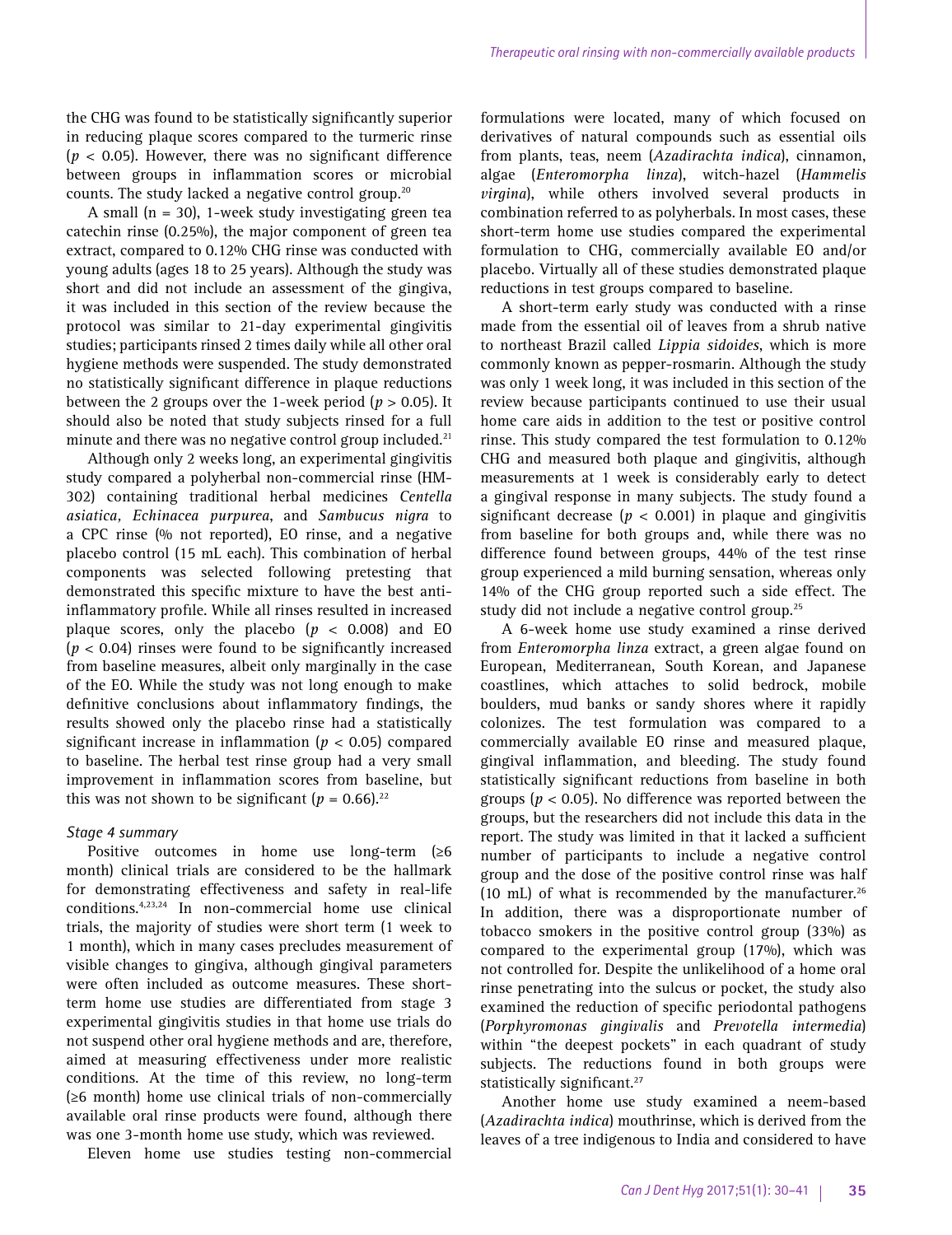medicinal properties. The test rinse (0.19%) was compared to 0.2% CHG and a negative control, all using a 2 times daily regimen with 15 mL for 1 minute over 21 days. Both the test and positive control groups significantly reduced (*p* < 0.05) plaque and gingivitis measures. The study demonstrated no difference with the negative control group as compared to baseline or between the groups.<sup>28</sup>

A small study conducted with young adults also examined a rinse derived from neem stick powder (2%) (*A indica*) to tea leaves (0.5%) (*Camellia sinensis*) and a positive control, CHG (0.2%). Over both a 2- (all groups) and 3-week period (neem and tea only), anti-plaque effectiveness was observed from baseline in all groups (*p* < 0.05), with the highest reductions observed in the tea group. The CHG group was only tested over 2 weeks as planned a priori because of anticipated side effects, which precludes comparisons regarding inflammation given that it can take a full 3 weeks to observe such effects.<sup>6</sup> While all 3 groups reduced inflammation over 2 weeks, there was no significant difference between the groups ( $p > 0.05$ ). The study also lacked a negative control group.<sup>29</sup>

A small study conducted in 2015 also included a rinse made from green tea leaves (*C sinensis*) (0.5%) compared to CHG (% not reported), and demonstrated significant improvements ( $p < 0.05$ ) in both plaque and gingival outcome measures in both the test and positive control groups compared to baseline over 1 month. No significant difference between groups was observed. The green tea rinse resulted in a statistically significant decrease in bleeding index compared to the chlorhexidine group. The study did not include a negative control, and the rinsing time, rinsing amount, and concentration (positive control only) were not reported.<sup>30</sup>

Cinnamon is derived from the inner bark of several species of trees largely grown and cultivated in South Asia. Research supporting cinnamon as a medicinal ingredient is limited. A recent 30-day study was conducted with young adults comparing a cinnamon extract rinse to 0.2% CHG and a negative control rinse. Both the test and positive control groups showed significant reductions (*p* < 0.05) in plaque and gingival inflammation compared to baseline and to the placebo. However, in this study, the CHG rinse had a significantly better ( $p < 0.05$ ) effect than the test product.<sup>31</sup>

Witch-hazel (*Hamamelis virginiana*) is a shrub grown in North America, China, and Japan, and its bark and leaves have a history of use as a medicinal ingredient. Another recent 21-day 5-block study compared a witchhazel-based rinse to several well-established commercially available oral rinses: CHG 0.12%, EO, CPC, and triclosan, but no placebo group was included. Results demonstrated the non-commercial product to significantly reduce mean plaque scores over the 3-week period ( $p < 0.01$ ), but it was shown to be statistically significantly the least effective of all of the products compared.<sup>32</sup>

Another 21-day study  $(n = 40)$  examined a polyherbal

rinse comsisting of tea tree oil (0.2% to 0.3%) (*Melaleuca alternifolia*) plus oils of clove (0.2% to 0.3%) (*Syzygium aromaticum*) and basil (0.2% to 0.3%) (*Ocimum sanctum*) compared to an established, commercially available EO rinse measuring plaque and gingival inflammation. Both the test and commercial EO groups significantly reduced both outcome parameters from baseline ( $p < 0.0001$ ), while there was no significant difference demonstrated between groups. Of note, the study did not include a negative control group and used only 10 mL of the positive control rinse, which is half the recommended dosage.<sup>33</sup>

A 2016 study also investigated a polyherbal rinse, in this case derived from coarsely powdered ginger (*Zingiber officinale*), rosemary extract (*Rosmarinus officinalis*), and marigold (*Calendula officinalis*) (5% v/w), in comparison to 0.2% CHG and a negative control. The study demonstrated significant improvements ( $p < 0.05$ ) in both plaque and gingival outcome measures in both the test and positive control group compared to baseline, but no significant difference between them. The negative control group demonstrated no significant effects. The study was only 2 weeks in length, which, therefore, precludes definitive conclusions about the anti-inflammatory benefits of the tested products.<sup>34</sup>

A recent study conducted with young adults (20 to 30 years of age) compared 0.2% CHG to a commercially available probiotic-derived rinse (Sporlac Plus®) and a negative control, but the study is included in this part of the review because the product is commercially indicated for diarrhoea of varied etiology and was used experimentally in the study for oral application. Probiotics are ingested live microorganisms believed to offer human health benefits, although research demonstrating such benefits is limited. The test product, Sporlac Plus®, contains *Lactobacillus acidophilus, Lactobacillus rhamnosus, Lactobacillus sporogenes, Bifidobacterium longum,* and *Saccharomyces boulardii*.

The participants rinsed for 15 days with their assigned rinse, but the study did not indicate what other oral hygiene aids were permitted during the rinse period. Outcome measures were taken at 14 days and 28 days, but it is unclear from the report what oral hygiene regimen was followed after the test period (day 15) until the final measure (day 28). The study demonstrated significant effectiveness for both the CHG and the probiotic rinse in reducing both plaque and gingivitis scores compared to baseline and the placebo ( $p < 0.05$ ), while there was no difference between them. The study did not indicate the dosage of the CHG. It was also not clear from the report what outcome measure time period (day 14 or day 28) was used in the statistical analysis and results, as only 1 set of data was presented.35

The longest of the home use studies was conducted over 3 months and compared a rinse containing African basil (*Ocimum gratissimum*) to CHG (0.12%) and a negative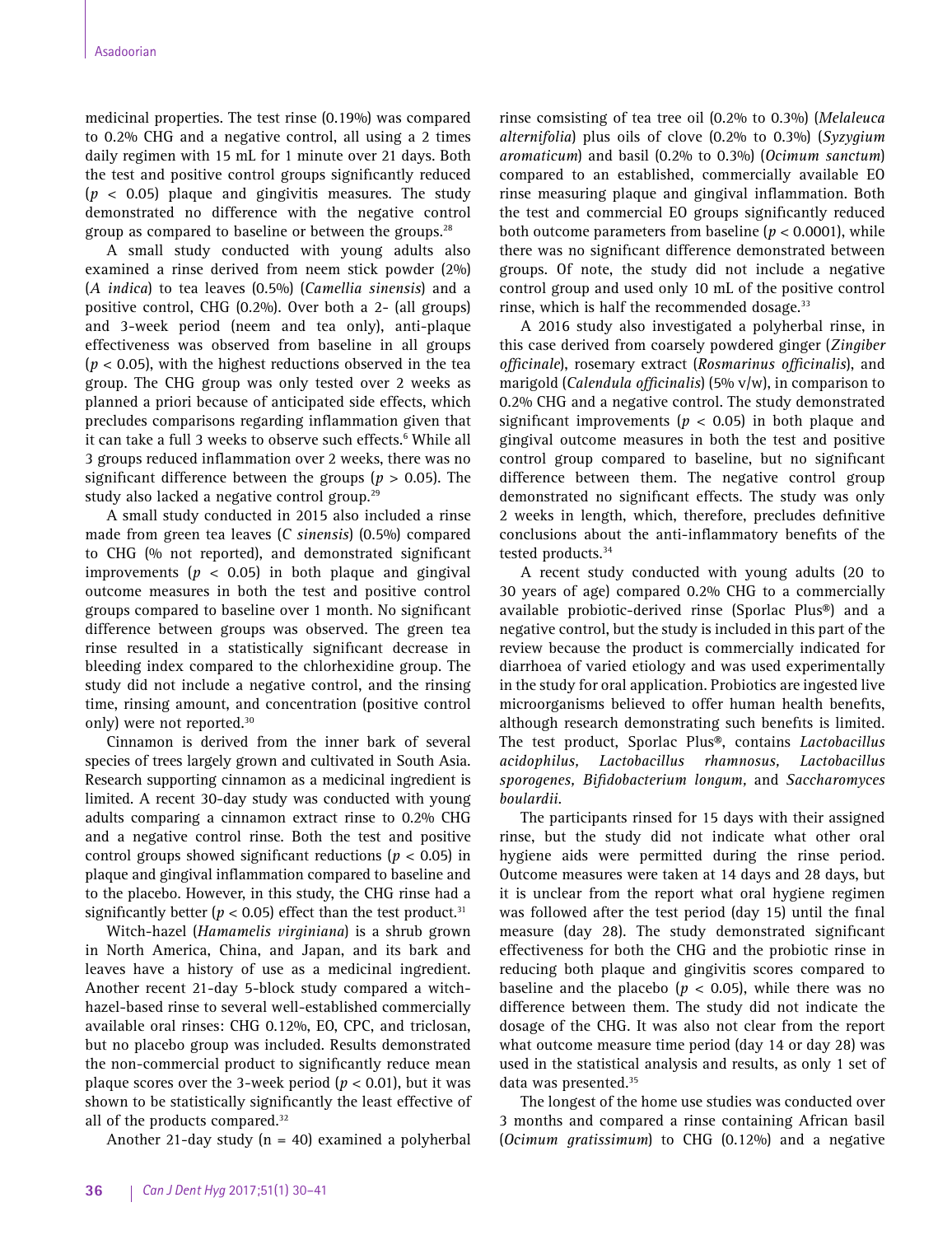control rinse. *O gratissimum* is a tropical aromatic plant whose essential oil has shown some antibacterial effect. This study had a small sample size —only 10 subjects in each group—but demonstrated significant (*p* < 0.05) plaque and gingivitis reductions in the test and CHG groups, but no significant difference between them. The participants used their assigned rinse (10 mL) for a full minute along with toothbrushing 3 times per day.<sup>36</sup> While there was good compliance among test rinse users, there was evidence of staining and taste alterations in the CHG group.

### Systematic reviews

While only primary research studies were included in this review, it is helpful to survey previously conducted systematic reviews in order to ensure that no primary studies have been overlooked and to compare findings. The search strategy for this position paper failed to locate any systematic reviews specifically conducted on noncommercially available products. However, 1 systematic review targeting natural compound-containing rinses has been conducted.37 Less than half of the test formulations included in that systematic review were commercially available.37 Although the reviewers considered commercially available EO rinse LISTERINE® to be a natural compoundcontaining rinse, it was not included in the review because it had been included in several previously conducted systematic reviews and meta-analyses.<sup>37-40</sup>

The systematic review of natural compound-containing products yielded 2236 titles and abstracts; 11 clinical trials were included in the final review.<sup>37</sup> Substantial heterogeneity of the study parameters prevented the researchers from conducting a meta-analysis.<sup>37</sup> Of the 11 studies that met inclusion criteria, 5 were considered to be of low quality. All of the studies included had small sample sizes and low-level study design. All but 3 of the included studies were published prior to 2006 and were, therefore, not considered for the present review. The systematic review categorized natural compounds into 3 groups: those containing a single natural product, those containing compounds from several natural products, and those containing both natural and synthetic products. This categorization highlights the challenge inherent in examining the specific benefits of individual products included in polyherbals. Of course, some therapeutic products like commercially available EO rinses have demonstrated effectiveness within a combination formulation.4 The researchers of the systematic review concluded that the evidence demonstrating effectiveness of natural compound-containing rinses was insufficient and that further study is required.<sup>37</sup>

#### **DISCUSSION**

The American Dental Association (ADA) has stringent guidelines for awarding its seal of acceptance for oral rinses, including a study period of at least 6 months to evaluate both efficacy and safety of chemical agents as well as client compliance along with an intermediate evaluation at 3 months.<sup>23,24</sup> Because no long-term ( $\geq 6$ -month) home use studies of non-commercial products were located at the time of this review, it is not possible to confirm the effectiveness of any non-commercial oral rinse products reviewed. Therefore, with just over half of the studies reviewed here being in stages 1 to 3 and the remaining being short-term home use studies, this position paper can only identify products that are most promising and may warrant further research, ideally at the appropriate stage and with the use of standardized parameters.

Of the studies included in this review, most demonstrated positive effects compared to baseline and/or placebo controls of a wide variety of compounds. However, there were some important weaknesses in study designs and methods, which may mitigate the merits of conducting additional, especially higher level, research that involves ethical considerations for human study subjects.

Of the 5 products studied in stage 1 research designs, 2 formulations showed positive effects. The chitosan rinse was shown to be superior to both CHG and EO rinses with regard to MIC and adherence qualities. The study of MPCpolymer also produced interesting findings with regard to preventing adherence and colonization of pathogenic microbes. While persica and taurolidine rinses performed better than placebo, the effect was significantly less than positive controls. Edible oil-based rinses simulating the practice of "oil pulling" were found to have no effect. In the stage 2 plaque regrowth studies, both the pomegranate and aloe vera extract-based rinses demonstrated positive outcomes as compared to placebo rinse, while no significant differences were demonstrated compared to the positive control (CHG). Two studies showed bee products (propolis) to inhibit plaque compared to the negative control, though only one had statistically significant results, but neither was as effective as CHG, the positive control rinse. A further study was conducted with a traditional herbal rinse, but had major limitations in methodology making its interpretations erroneous.

In the stage 3 experimental gingivitis studies, none of the test formulations demonstrated significantly favourable effects over both positive and placebo controls. One study with sodium hypochlorite supressed inflammation significantly better than the placebo although it did result in statistically significant increases in brown dental stain. The turmeric extract rinse showed similar inflammatory reductions to CHG, but there was no placebo control in that study. The remaining studies did not demonstrate significant results with regard to positive controls and had other design flaws including a lack of placebo groups, short duration (<21 days), and unconventional rinse times.

All of the home use studies were less than 6 months in duration, and only 1 was greater than 1 month long. None of the test formulations was shown to have statistically significant superior effects when compared to positive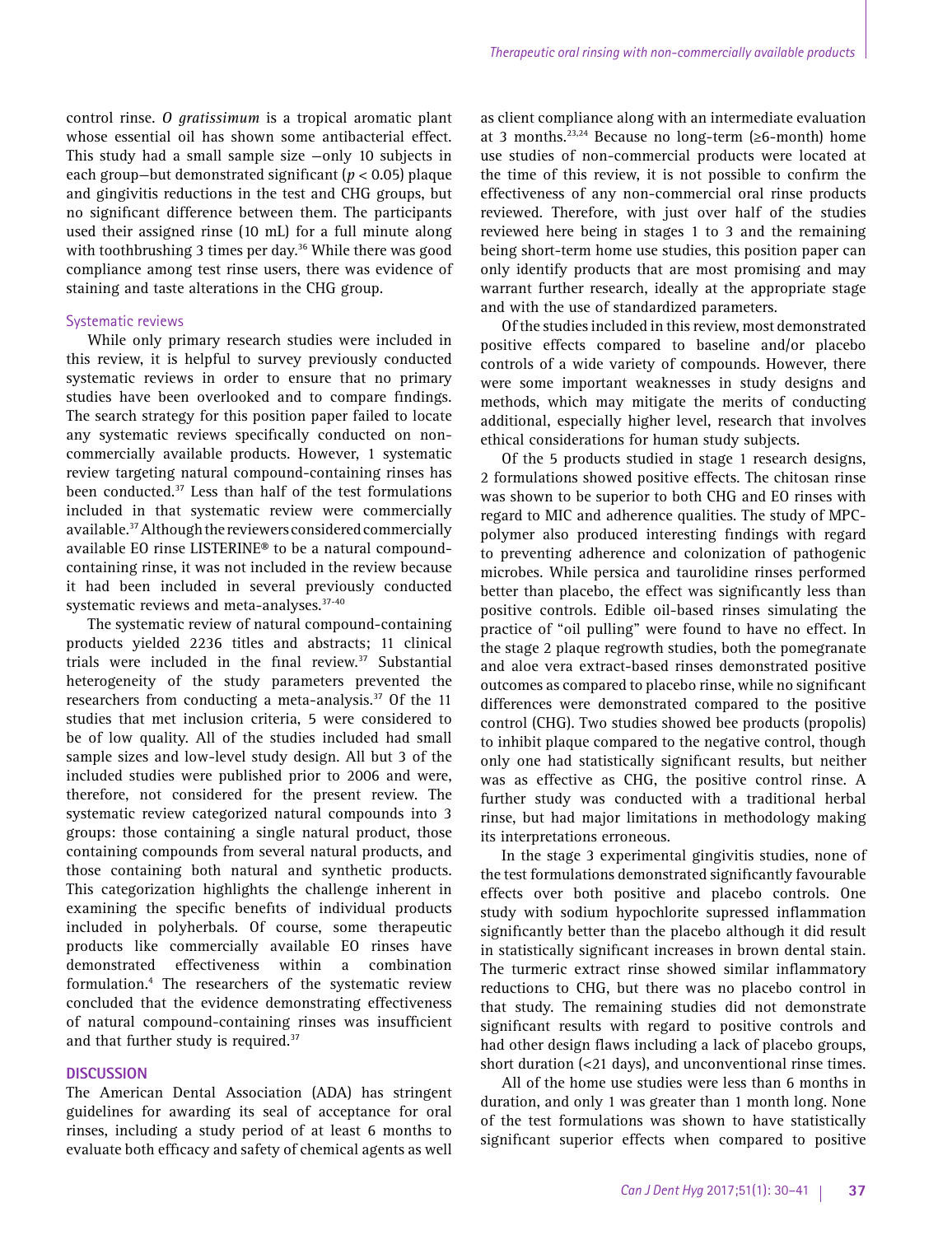controls, but many demonstrated no difference between the test and positive controls (CHG, EO). Of these, several studies did not include a placebo control rinse, were very short in duration thus precluding inflammatory measures, lacked reporting of treatment regimens, used less than recommended dosages in positive control groups, or had other poor design features. However, one 3-week neem rinse (0.19%) study and the 3-month African basil study both showed no statistically significant differences between test formulation outcomes, including plaque and inflammatory measures, and the positive control rinse (CHG), although they were shown to have significantly superior effects compared to placebo.

## Limitations

Inadequacies in research designs or methods and voids in reporting limit the conclusions that can be drawn about many of these non-commercial products. An important consideration for these studies is the inclusion or exclusion of active or positive controls and placebo or negative control rinses. The lack of a negative control was the norm for all 4 of the stages of research reviewed. The problem with not including a placebo group is that the study is unable to demonstrate internal evidence of efficacy or effectiveness.41 The inclusion of a placebo rinse allows for absolute measures of efficacy and safety versus relative measures taken when using active controls.<sup>41</sup> Furthermore, if proper blinding and randomization occur, a negative control group controls for a placebo effect and all other potential influences on study outcomes.<sup>41</sup>

Active or positive controls can reveal differences between a test and a known product that has established effectiveness or efficacy. These differences are important in oral rinse research because identifying products that are more accessible or of lower cost may benefit populations in developing countries and other vulnerable population groups. The use of control groups helps to determine the superiority, equivalency or non-inferiority of a new formulation in comparison to established products. Depending on the focus of the study, how the research hypothesis is stated and measured and how samples are calculated are affected.

In addition, where the aim is to study a test product in relation to its equivalence to a known active control, the acceptable equivalence margin must be determined prior to the start of a study. The equivalence margin is the range of values that is described as being "close enough" to be deemed equivalent.<sup>41</sup> Furthermore, studies including an active control are affected by compliance and placebo response and may require larger sample sizes.<sup>41</sup> In studies including a positive control, a key point is ensuring that the study is "fair" in that the dose and regimen of the active rinse are consistent with the demonstrated effectiveness in previous research.<sup>41</sup>

Only 1 of the studies reviewed here was referred to as an equivalence study.<sup>19</sup> While no equivalence margin was stated in the study, there was no significant difference demonstrated between the test rinse and what was deemed the positive control.<sup>19</sup> Interestingly, however, the positive control used in the study—a NaF/CPC rinse—has not been demonstrated to be equivalent to the gold standard, CHG, or to other well-established oral rinse products like commercially available EO in plaque and inflammation studies. While many studies did include a positive control group, these were often not used according to manufacturer instructions. In commercially available rinse studies,<sup>4</sup> many studies include both an active control group, sometimes multiple groups, and a negative control group to determine both absolute and relative effectiveness. Likely reflecting the relative infancy of non-commercial oral rinse research, the failure to include negative placebo groups and/or appropriate active control treatment regimens makes it difficult to draw conclusions and identify products warranting further research.

In addition, other methodological weaknesses in these studies limit the ability to make comparisons. For example, many of the stage 1 and 2 studies conducted with non-commercial products measured gingival changes, which is inappropriate given the short duration of these studies and their design.<sup>6</sup> In addition, in some studies, the confounding effect of smokers was not taken into account. For example, in 1 study 50% of the positive control group smoked versus 25% of the experimental group, which may affect gingival outcome measures particularly in shorter studies.27 In short-term home use clinical trials there was substantial heterogeneity across study designs making it difficult to compare and interpret results. Inconsistencies among active ingredients, the concentration of active ingredient, inclusion and exclusion criteria for study participants, study duration, outcomes measures, rinse amounts (dosages) and rinse times, control groups, blinding, ambiguity in reporting, and the lack of repeated studies all make it difficult to compare findings and draw conclusions. Such inferences have been made by other review authors.<sup>37</sup> Interestingly, there has been a lack of replication research conducted where earlier studies, which show significance, are repeated in some way to explore or verify earlier findings.<sup>42</sup> Much of the research conducted in the field of non-commercial formulations appears to be unique rather than conceived as part of a larger, systematic research agenda.42 Such an approach will limit or slow the expansion of the body of knowledge on this topic.

# Rationale for natural compound-containing products and research

Many of the active ingredients in non-commercial oral rinse products are natural compounds and are of particular interest to researchers and others attempting to find lowcost alternatives to established commercially available rinses, particularly for populations in developing countries where formulations with demonstrated effectiveness cannot be as readily accessed.5,7,22,41 In addition, it has been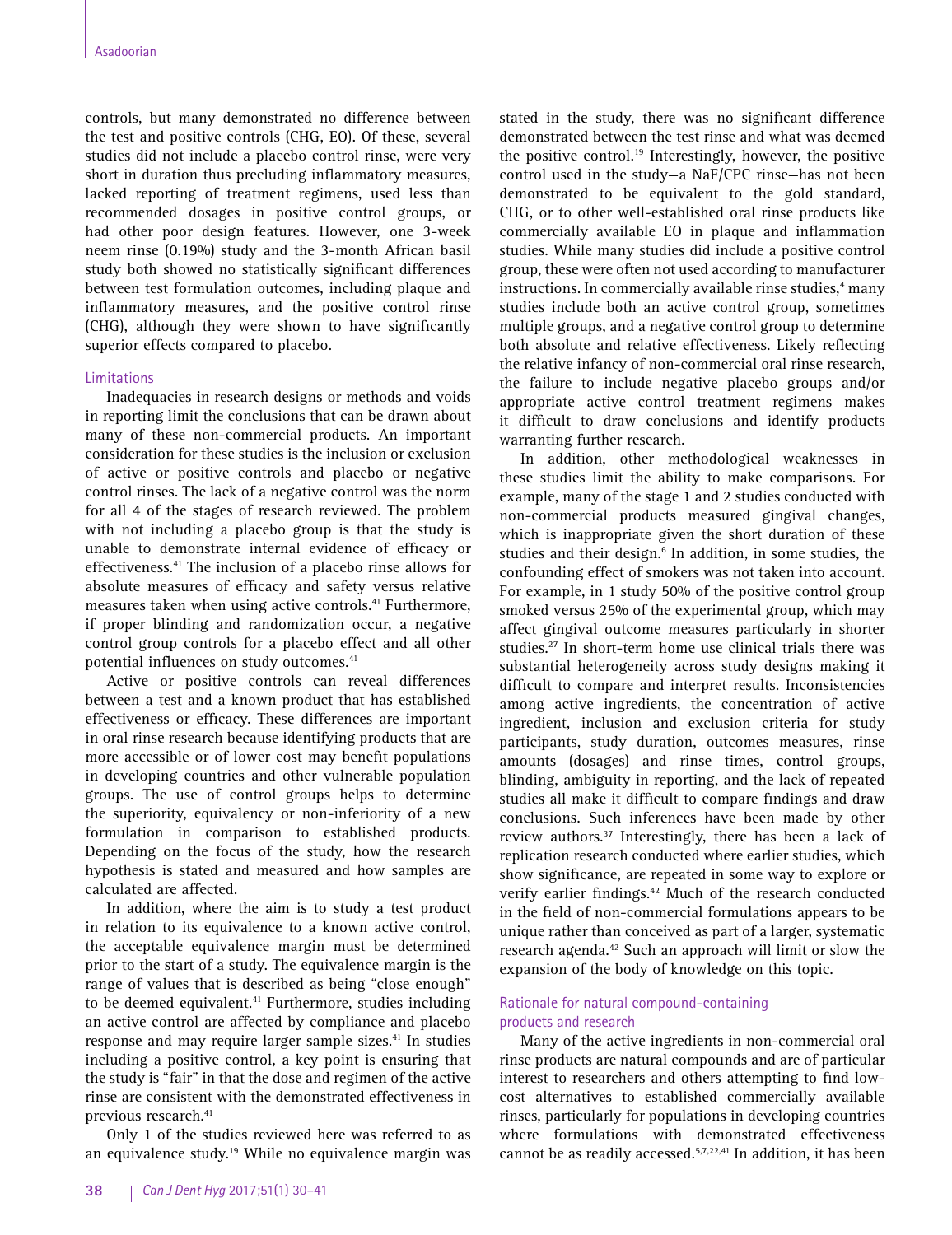suggested that some natural compounds may not require the inclusion of alcohol in their preparations, which may present advantages to some population groups.<sup>43</sup> Other factors stimulating research on natural compounds include the negative side effects attributed to some commercial products, such as staining, poor or burning taste, potential systemic effects, antibiotic resistance, and other concerns.4,41

In addition, there is great interest among the general public for natural products because of the perception that they are healthier and safer than synthetic compounds.<sup>5,44</sup> However, there is a need for increased public awareness of what a "natural" product actually is. There is considerable ambiguity surrounding the nomenclature of natural products and herbal remedies. The *WHO Guidelines for Research on Traditional Medicine* provide definitions for terminology associated with herbal products<sup>7</sup>; some of these are provided in Table 2 and, for consistency, should be more widely utilized in discussions. In addition, it should be recognized that holism is an important element of traditional medicine. Herbal remedies may be used as part of a holistic approach to health rather than as a singular intervention outside of their intended context, which has been suggested as likely to occur in western health care approaches.<sup>7</sup>

Natural compounds are generally derived from plant extracts. Plants are rich in a wide variety of secondary metabolites which have been found in vitro to have antimicrobial properties.<sup>37</sup> Polyphenolic plant derivatives are a part of plants' natural defence mechanisms, which are effective against both viral and bacterial pathogens, and these have been the main focus of research on natural compounds so far.43 India, among other less developed countries, is a rich source of natural herbal products, which have been used both topically and systemically for disease treatment. Often, research emanating from these regions is aimed at substantiating locally available natural products that can be developed and made consistently into rinses for these populations. While the utility of these natural products is limited due to scant research testing product effectiveness,<sup>29</sup> WHO has developed guidelines and strategies for enhancing natural and herbal product research and development.<sup>5,7</sup>

There has been extensive research conducted on commercially available products and, while research continues, a concomitant focus should also be on new products showing similar or enhanced outcomes to established products. Beyond their therapeutic benefits, these products have potential because they may prove to have fewer side effects, be more accessible, cost less, and have easier and more pleasant applications.<sup>41</sup>

### Recommendations

Well-established randomized controlled clinical trials provide the highest level of evidence for efficacy and effectiveness and would lend credibility to natural Table 2: Selected terminology for natural products and herbal remedies<sup>7,45</sup>

| Term                         | Definition                                                                                                                                                                                                                                                                                                                                                                                                                                                                                                                                                                                                                                                                                   |  |
|------------------------------|----------------------------------------------------------------------------------------------------------------------------------------------------------------------------------------------------------------------------------------------------------------------------------------------------------------------------------------------------------------------------------------------------------------------------------------------------------------------------------------------------------------------------------------------------------------------------------------------------------------------------------------------------------------------------------------------|--|
| Herhal medicine              | "Plant-derived material or preparation with<br>therapeutic or other health benefits which<br>contains either raw or processed ingredients<br>from one or more plants."7, Annex II, p27<br>Note: Plant materials include juices, gums,<br>fatty oils, essential oils, and other similar<br>substances. Herbal medicines may contain<br>some type of binding ingredient in addition to<br>the active ingredients. Formulations containing<br>additional "chemically defined active substances"<br>are not considered to be herbal medicines. In<br>some countries, traditional herbal medicines<br>may also contain non-plant natural organic or<br>inorganic active ingredients. <sup>7</sup> |  |
| Processed plant<br>materials | "Plant materials treated according to their<br>traditional procedures to improve their safety<br>and/or efficacy, to facilitate their clinical use, or<br>to make medicinal preparations"7, Annex II, p27                                                                                                                                                                                                                                                                                                                                                                                                                                                                                    |  |
| Natural products             | "A small molecule produced naturally by any<br>organism including primary and secondary<br>metabolitesinclude very small moleculesand<br>complex structures; they may only be isolable in<br>small quantities"45                                                                                                                                                                                                                                                                                                                                                                                                                                                                             |  |

products and herbal medicines in different regions and among people with different cultural traditions.<sup>7</sup> The *ADA Acceptance Program Product Guidelines* require that products follow good and consistent manufacturing procedures,<sup>37</sup> and, therefore, virtually all of these products are not yet suitable for mass production. While making recommendations for the home use of these products by Canadian populations is premature, given the research reviewed here and elsewhere,<sup>37</sup> replication with more highquality studies (i.e., those with standardized parameters including design, samples, outcome measures, safety) and in some cases at higher stages appears to be warranted.

### **CONCLUSION**

At this time, while several non-commercial oral rinse formulations have shown possible benefits, their effectiveness and safety have not been proven consistently under the methodological demands of experimental procedure, particularly in long-term clinical trials. The research conducted on these products would benefit from a standardized protocol and systematic research agenda, which together have the potential to advance the field over the next several years. Based on both parts of this comprehensive review, dental hygienists should continue to recommend a commercially available therapeutic oral rinse that has been consistently shown to be effective and safe in numerous rigorous clinical trials.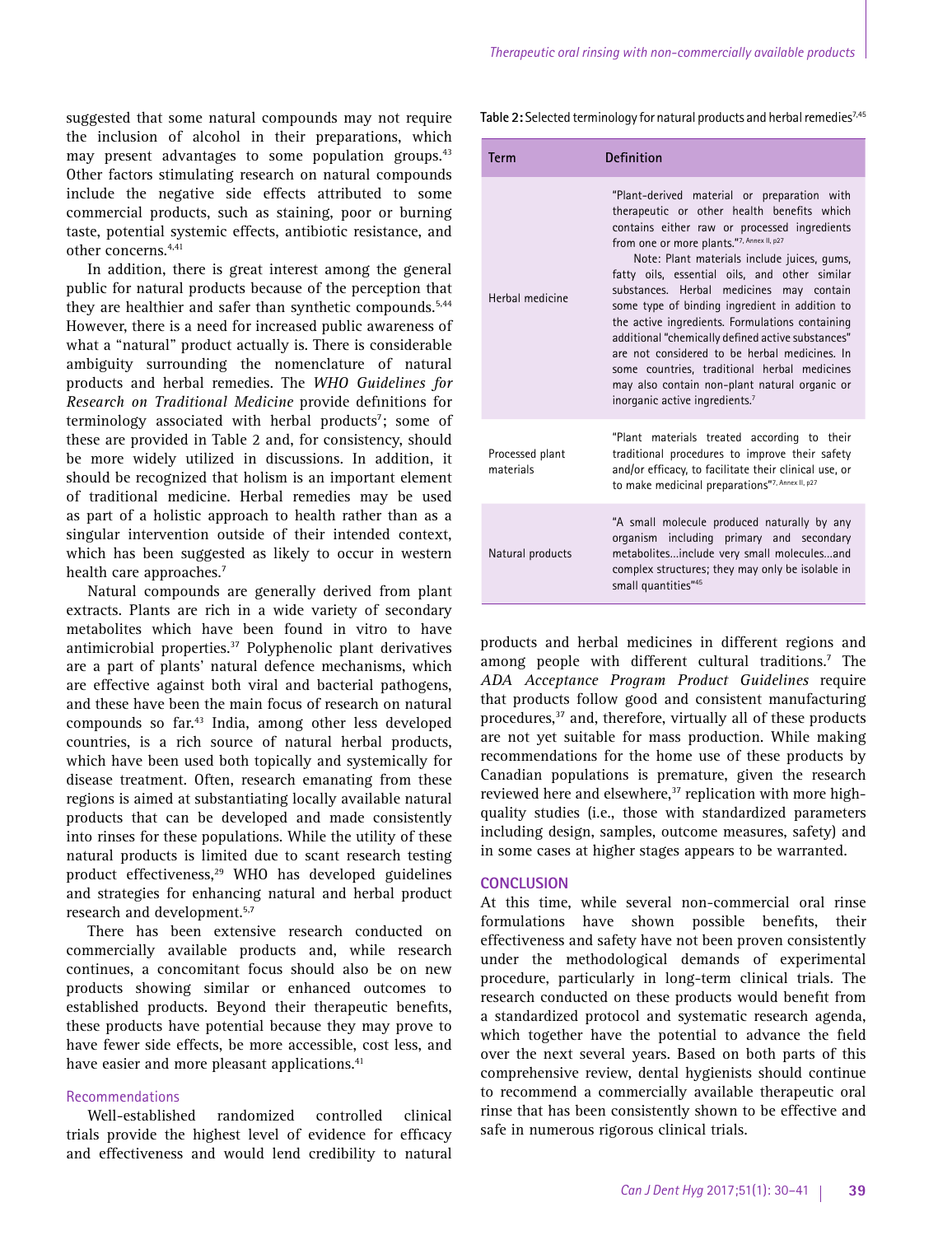### **CONFLICT OF INTEREST**

Joanna Asadoorian was paid as a consultant by the Canadian Dental Hygienists Association for the design, research, and writing of this position paper. She has also done short-term contractual work with Johnson & Johnson in the past.

### **REFERENCES**

- 1. Wilder RS, Bray KS. Improving periodontal outcomes: Merging clinical and behavioral science. *Periodontol 2000*. 2016;71 65–81.
- 2. Teles RP, Teles FRF. Antimicrobial agents used in the control of periodontal biofilms: Effective adjuncts to mechanical plaque control? *Braz Oral Res*. 2009;23(Special Issue 1):39–48.
- 3. Borgnakke WS. Does treatment of periodontal disease influence systemic disease? *Dent Clin North Am*. 2015;59(4):885–917.
- 4. Asadoorian J. Therapeutic oral rinsing with commercially available products: Position paper and statement from the Canadian Dental Hygienists Association. *Can J Dent Hyg*. 2016;50(3):126–39.
- 5. World Health Organization. WHO Traditional Medicine Strategy 2014–2023. Geneva: WHO; 2013. Available from: [apps.who.int/](http://apps.who.int/iris/bitstream/10665/92455/1/9789241506090_eng.pdf) [iris/bitstream/10665/92455/1/9789241506090\\_eng.pdf](http://apps.who.int/iris/bitstream/10665/92455/1/9789241506090_eng.pdf)
- 6. Lorenz K, Bruhn G, Netuschil L, Heumann C, Hoffman T. How to select study designs and parameters to investigate the effect of mouthrinses? Part I: Rationale and background. *J Physio Pharm.*  2009;60(Supplement 8):77–83.
- 7. World Health Organization. *General guidelines for methodologies on research and evaluation of traditional medicine.* Geneva: WHO; 2000. Available from: [apps.who.int/iris/](http://apps.who.int/iris/bitstream/10665/66783/1/WHO_EDM_TRM_2000.1.pdf) [bitstream/10665/66783/1/WHO\\_EDM\\_TRM\\_2000.1.pdf](http://apps.who.int/iris/bitstream/10665/66783/1/WHO_EDM_TRM_2000.1.pdf)
- 8. Arweiler NB, Auschill TM, Sculean A. Antibacterial effect of taurolidine (2%) on established dental plaque biofilm. *Clin Oral Investig*. 2012;16(2):499–504.
- 9. Hannig C, Kirsch J, Al-Ahmad A, Kensche A, Hannig M, Kummerer K. Do edible oils reduce bacterial colonization of enamel in situ? *Clin Oral Investig.* 2013;17(2):649–58.
- 10. Costa EM, Silva S, Madureira AR, Cardelle-Cobas A, Tavaria FK, Pintado MM. A comprehensive study into the impact of a chitosan mouthwash upon oral microorganism's biofilm formation in vitro. *Carbohydr Polym*. 2014;101:1081–86.
- 11. Haerian-Ardakani A, Rezaei M, Talebi-Ardakani M, Keshavarz-Valian N, Amid R, Meimandi M, Esmailnejad A, Ariankia A. Comparison of antimicrobial effects of three different mouthwashes. *Iran J Public Health*. 2015;44(7):997–1002.
- 12. Hirota K, Yumoto H, Miyamoto K, Yamamoto N, Murakami K, Hoshino Y, et al. MPC-polymer reduces adherence and biofilm formation by oral bacteria. *J Dent Res.* 2011;90(7):900–905.
- 13. Narayan A, Mendon C. Comparing the effect of different mouthrinses on de novo plaque formation. *J Contemp Dent Pract.*  2012;13(4):360–63.
- 14. Aparna S, Srirangarajan S, Malgi V, Setlur KP, Shashidhar R, Setty S, et al. A comparative evaluation of the antibacterial efficacy of honey in vitro and antiplaque efficacy in a 4-day plaque regrowth model in vivo: preliminary results. *J Periodontol.*  2012;83(9):1116–21.
- 15. Dodwad V, Kukreja BJ. Propolis mouthwash: A new beginning. *J Indian Soc Periodontol.* 2011;15(2):121–24.
- 16. Bhadbhade SJ, Acharya AB, Rodrigues SV, Thakur SL. The antiplaque efficacy of pomegranate mouthrinse. *Quintessence Int.* 2011;42(1):29–35.
- 17. Gupta RK, Gupta D, Bhaskar DJ, Yadav A, Obaid K, Mishra S. Preliminary Antiplaque efficacy of aloe vera mouthwash on 4 day plaque re-growth model: randomized control trial. *Ethiop J Health Sci.* 2014;24(2):139–44.
- 18. De Nardo R, Chiappe V, Gomez M, Romanelli H, Slots J. Effects of 0.05% sodium hypochlorite oral rinse on supragingival biofilm and gingival inflammation. *Int Dent J.* 2012;62(4):208–12.
- 19. Bretz WA, Paulino N, Nor JE, Moreira A. The effectiveness of propolis on gingivitis: a randomized controlled trial. *J Altern Complement Med.* 2014;20(12):943–48.
- 20. Waghmare PF, Chaudhari U, Karhadkar VM, Jamkhande AS. Comparative evaluation of turmeric and chlorhexidine gluconate mouthwash in prevention of plaque formation and gingivitis: a clinical and microbiological study. *J Contemp Dent Pract.* 2011;12(4):221–23.
- 21. Kaur H, Jain S, Kaur A. Comparative evaluation of the antiplaque effectiveness of green tea catechin mouthwash with chlorhexidine gluconate. *J Indian Soc Periodontol.* 2014;18(2):178–82.
- 22. Samuels N, Grbic JT, Saffer AJ, Wexler ID, Williams RC. Effect of an herbal mouth rinse in preventing periodontal inflammation in an experimental gingivitis model: a pilot study. *Compend Contin Educ Dent.* 2012;33(3):208–11.
- 23. American Dental Association. Science and research [website]. Chicago: ADA; 2016. Available from: [www.ada.org/science](http://www.ada.org/science-research)[research.](http://www.ada.org/science-research)
- 24. American Dental Association. ADA Seal of Acceptance [website]. Chicago: ADA; 2016. Available from: [www.ada.org/en/science](http://www.ada.org/en/science-research/ada-seal-of-acceptance/how-to-earn-the-ada-seal/guidelines-for-produ)[research/ada-seal-of-acceptance/how-to-earn-the-ada-seal/](http://www.ada.org/en/science-research/ada-seal-of-acceptance/how-to-earn-the-ada-seal/guidelines-for-produ) [guidelines-for-product-acceptance.](http://www.ada.org/en/science-research/ada-seal-of-acceptance/how-to-earn-the-ada-seal/guidelines-for-produ)
- 25. Botelho MA, Bezerra Filho JG, Correa LL, Fonseca SGC, Montenegro D, Gapski R, Brito GAC, Heukelbach J. Effect of a novel essential oil mouthrinse without alcohol on gingivitis: A double-blinded randomized controlled trial. *J Appl Oral Sci.* 2007;15(3):175–80.
- 26. ORIGINAL LISTERINE® Antiseptic Mouthwash [website]. New Jersey: J&J Inc.; 2015. Available from: [www.listerine.com/](http://www.listerine.com/mouthwash/antiseptic/listerine-original-mouthwash) [mouthwash/antiseptic/listerine-original-mouthwash.](http://www.listerine.com/mouthwash/antiseptic/listerine-original-mouthwash)
- 27. Cho HB, Lee HH, Lee OH, Choi HS, Choi JS, Lee BY. Clinical and microbial evaluation of the effects on gingivitis of a mouth rinse containing an Enteromorpha linza extract. *J Med Food.*  2011;14(12):1670–76.
- 28. Chatterjee A, Saluja M, Singh N, Kandwal A. To evaluate the antigingivitis and antipalque effect of an Azadirachta indica (neem) mouthrinse on plaque induced gingivitis: A doubleblind, randomized, controlled trial. *J Indian Soc Periodontol.* 2011;15(4):398–401.